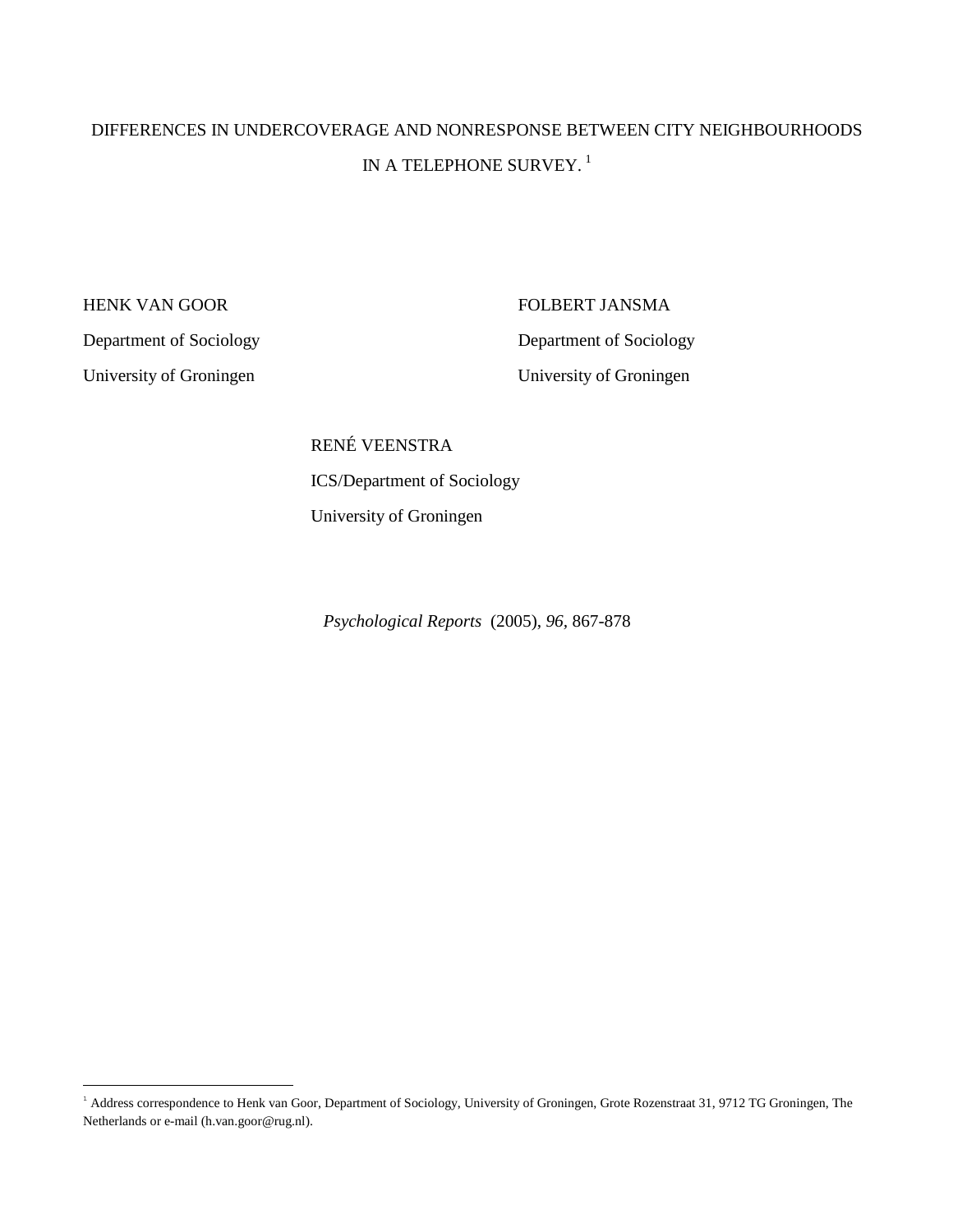## DIFFERENCES IN UNDERCOVERAGE AND NONRESPONSE BETWEEN CITY NEIGHBOURHOODS IN A TELEPHONE SURVEY

*Summary.—*We studied two explanations for differences in undercoverage and nonresponse between neighbourhoods in a telephone survey among the inhabitants of the City of Groningen, The Netherlands. Are these differences a consequence of differences in population composition between neighbourhoods, or can these differences be explained by differences in social disorganization between neighbourhoods? To examine these explanations, we performed logistic multilevel analyses on a sample of 7000 inhabitants and all 14 city neighbourhoods. Our results show that the differences in undercoverage and nonresponse between neighbourhoods could be attributed for the greater part to variations in the population composition of the neighbourhoods. Social disorganization had no effect on nonresponse and only a small one on undercoverage: people in neighbourhoods which are in decay (indicated by prolonged vacancies and relatively frequent criminal offences) more often had no telephone or an unlisted number than people in other neighbourhoods.

 Survey nonresponse varies between geographical areas, such as countries, urban and rural areas, and city neighbourhoods. Although these differences have long since been known, only recently the question why geographical areas differ in nonresponse has become the subject of systematic study (Goyder, Lock, & McNair, 1992; Groves & Couper, 1998; Johnson, O'Rourke, & Owens, 2002).

 Two rivalling explanations can be put forward to account for these ecological differences. In the first, ecological differences in nonresponse are explained as *compositional* effects. Regions and neighbourhoods differ in the sociodemographic make-up of their residents. If these characteristics are also related to nonresponse, differences in population composition between geographical areas can explain why these areas differ in nonresponse. In this vein, Gelb (1975) interpreted differences in response rates between middle class and lower-class *neighbourhoods* as differences in response between middle-class and lower class *persons*.

 The second, the *contextual* explanation assumes that social environments affect survey participation by shaping the context within which people decide about their reaction to a request for an interview. Goyder, *et al.* (1992), for instance, investigated the effects of social disorganization on differences in nonresponse (refusals) between and within three cities in Canada. Surprisingly, they only found differences between cities: the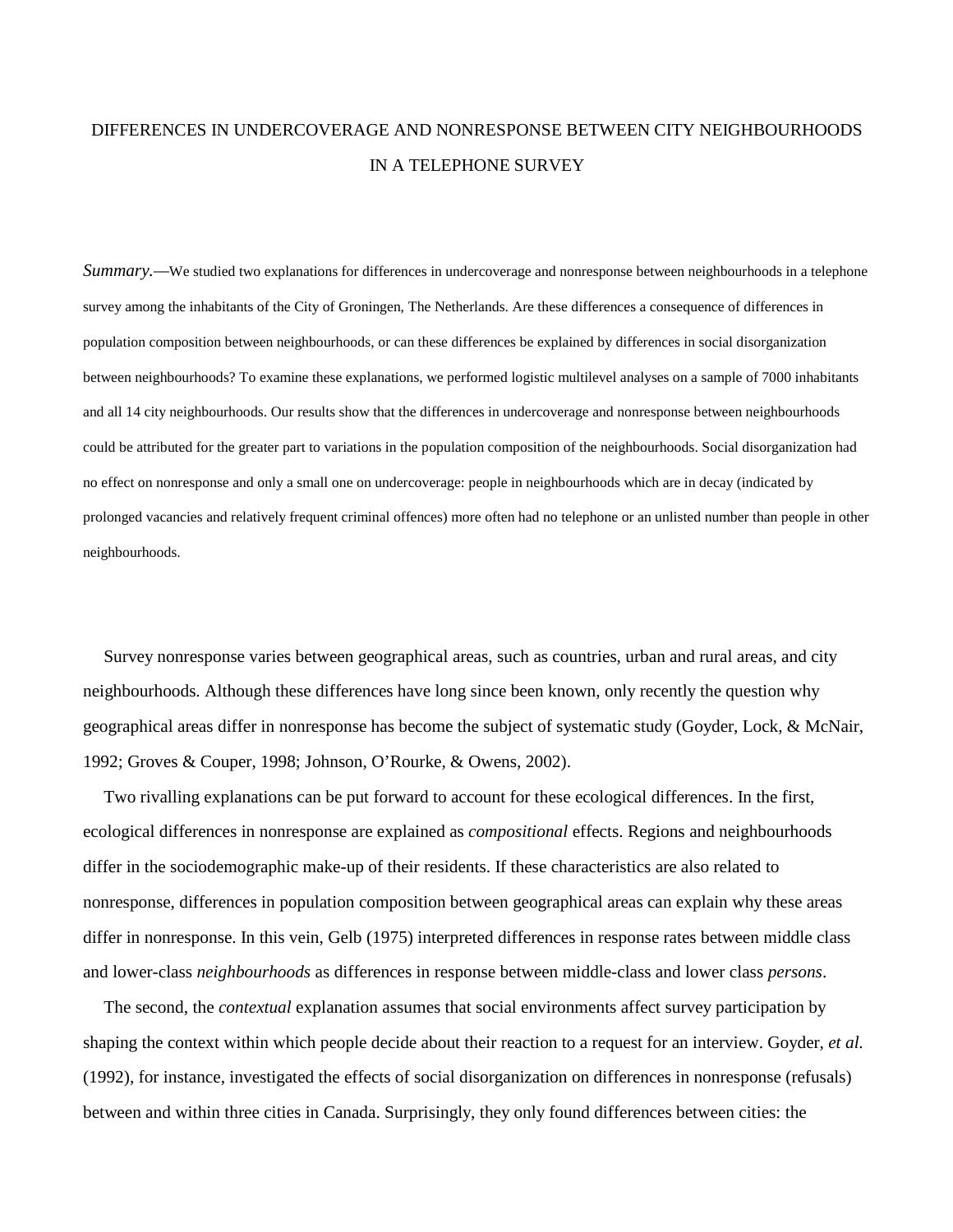nonresponse increased with increasing city size. No relationship was found between nonresponse rate and extent of social disorganization of city tracts. On the other hand, Groves and Couper (1998) did find evidence for social environmental influences on both contactability and survey participation in the USA. Besides characteristics of the built environment, such as population density and the prevalence of multiunit structures, factors related to social disorganization, such as crime rates, were related to nonresponse as well.

 An important limitation of both the studies above is that the authors used only one level of analysis (the individual level) and treated the contextual characteristics as individual characteristics. In view of the fact that they wanted to study effects at the individual as well as at the contextual level, a multilevel analysis would have been more appropriate. A multilevel approach enables us to examine whether the differences between geographical areas are best explained by characteristics of the individuals living in these areas (compositional effects) or by characteristics of the social environment (contextual effects).

 Another more general limitation of research in this field is that researchers almost exclusively study nonresponse and disregard a second important source of bias: *undercoverage*. In particular, telephone surveys based on a telephone directory, as the survey we analyzed in this article, are exposed to extensive undercoverage because some people have no telephone subscription or have an unlisted number. Moreover, what is equally important, telephone coverage varies with geographical area. For example, undercoverage in telephone surveys increases with increasing urbanization (e.g., Lavrakas, 1993, p. 34). Therefore, both undercoverage and nonresponse pose a threat to the representativeness of survey studies.

 In this article, we report the results of a study of differences in undercoverage and nonresponse between neighbourhoods in a telephone survey. Central to our study is the question which theoretical approach explains the differences in both undercoverage and nonresponse between the neighbourhoods best. Are these differences a consequence of differences in *sociodemographic characteristics of the residents* of these neighbourhoods (composition effects)? Or are these differences a consequence of differences in *neighbourhood characteristics*, notably *social disorganization* (contextual effects)?

 The *composition hypothesis* states that differences between neighbourhoods in sociodemographic characteristics of their residents which are also related to differences in undercoverage and nonresponse between individuals can explain why neighbourhoods differ in undercoverage and nonresponse. Two important dimensions on which neighbourhoods differ are the socioeconomic status and the social integration of their residents in important societal institutions, or the lack thereof (social isolation). Social integration is related to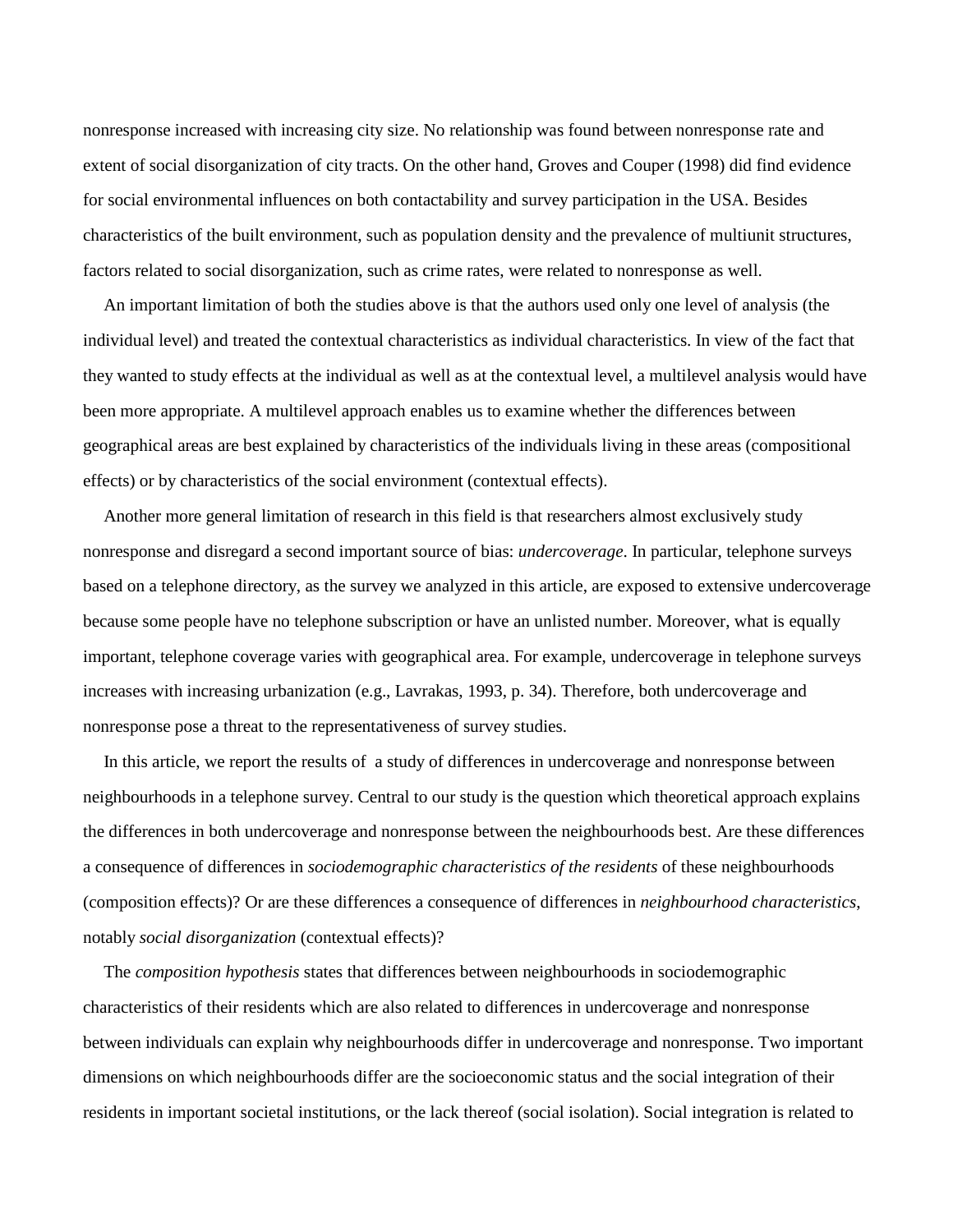position in the life cycle (marital status, household composition, age) and ethnicity and minority status.

 The available literature shows that both dimensions are important in explaining both undercoverage (Ford, 1998; Keeter, 1995; Van Goor & Rispens, 2004) and nonresponse (Goyder, 1987; Green, 1996; Van Goor & Rispens, 2004). Therefore, we used a number of characteristics related to socioeconomic status and social integration of individual residents to determine whether differences in undercoverage and nonresponse between city neighbourhoods were the result of composition effects.

 The *contextual hypothesis* posits that neighbourhoods affect survey participation by influencing the norms, attitudes and expectations of their residents, which in turn influence the disposition of local residents towards answering requests for survey participation. In particular, we expect that the social disorganization of a neighbourhood influences both the non-accessibility (undercoverage) and the contactability and non-willingness to participate in surveys (nonresponse) of the residents. How can we explain these effects?

 Social disorganization and crime are particularly widespread in neighbourhoods that are poor, ethnically mixed and have a high residential mobility (e.g., Sampson & Raudenbush, 1999/2000). Furthermore, social disorganization and crime influence the attitudes and behaviour of local residents leading to fear of crime, distrust, and feelings of powerlessness (e.g., Ross, Mirowsky, & Pribesh, 2001; Taylor, 1996).

 Therefore, in poor and socially disorganized neighbourhoods, people will have less often a telephone subscription because they cannot afford it. But unlisted numbers will be widespread too, because the social disorganization and the concomitant feelings of fear and distrust will cause people to avoid and protect themselves from strangers (distrusted neighbours as well as outsiders). For example, in the Netherlands, unlisted phones were widespread among white inhabitants of poor and disorganized areas and, even more so, among ethnic minorities living for the greater part in disadvantaged areas as well (Engbersen, 1990; Engbersen & Vervaart, 1993). Therefore, we expect more undercoverage in socially disorganized neighbourhoods.

 With regard to nonresponse, additional insights can be gained from research on the effects of urbanization on helping behaviour, including participation in surveys. In these studies, nonresponse (in particular refusal) is interpreted as an indicator of unhelpful and distrusting behaviour towards strangers. Helpfulness (including participation in surveys) and level of urbanization are strongly related: urbanites are less helpful than people in rural areas, but no linear relation between population size and helpfulness appears to exist (Steblay, 1987). These seemingly contradictory results can be explained when other environmental characteristics are taken into account. House and Wolf (1978) showed that differences in refusals are not primarily related to population size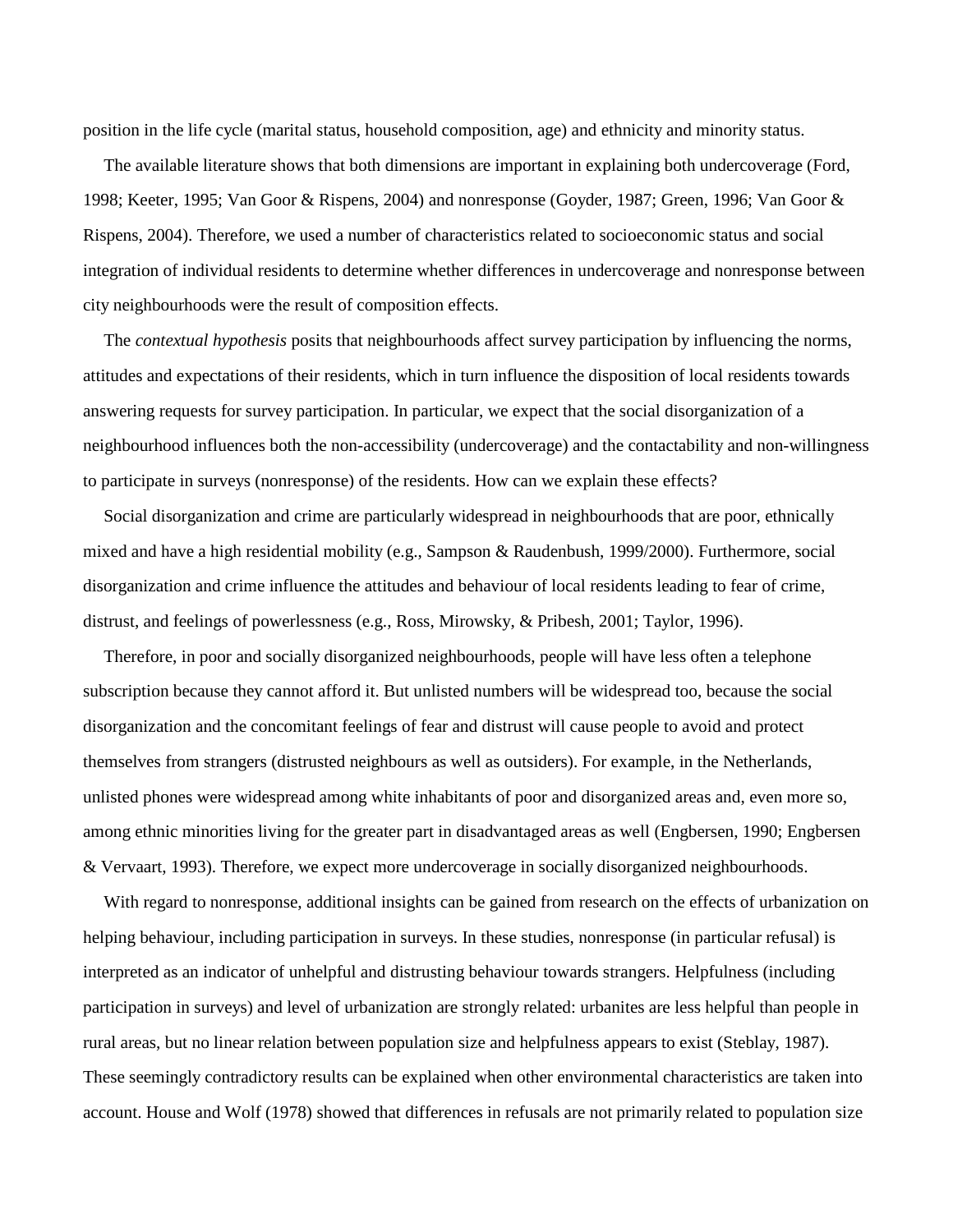or level of urbanization of one's place of residence, but to differences in local crime rates. They maintain that participation in surveys is related to the social organization of one's place of residence. This interpretation is supported by a study of Levine, Martinez, Brase & Sorenson (1994) on helping behaviour in U.S. cities: they found that population density, economic factors, violent crime rates and environmental problems affect helping behaviour. Hence, we assume that social disorganization leads to feelings of fear, distrust and unhelpfulness which results in people answering telephone calls less often, for instance by using a caller-identification device, as well as in people being more inclined to refuse talking to a stranger who calls on behalf of a government agency or a research organization. Therefore, we expect, apart from any composition effect, the characteristics of the neighbourhood to have an independent effect on undercoverage and nonresponse.

### **METHOD**

## *Data*

 In 1996, the Bureau of Research of the City of Groningen, The Netherlands, held a telephone survey among the city's population 16 years and older. The City of Groningen is a provincial capital and university town with approximately 170,000 inhabitants. A sample of 7000 *individual persons* (individual names and associated addresses) was drawn from the municipal population register. Next, the national telephone company made available the telephone numbers belonging to these addresses. This procedure allowed us to accurately determine the number of people dropping out as a consequence of undercoverage. Interviews were administered by CATI (Computer Assisted Telephone Interviewing). Preceding the interview, all prospective respondents were informed about the study by letter.

 The data set contained the original sample of 7000 persons. Of all persons, we knew whether or not they belonged to the undercoverage category (no telephone subscription or an unlisted number) or to the nonresponse category (did not answer the telephone or refused to cooperate). Unfortunately, the data set did not allow us to further break down the categories of undercoverage and nonresponse.

 The municipal Bureau of Research linked, *at the individual level*, data on unemployment, social assistance benefit, marital status, size and composition of household, age, country of origin, and gender to all 7000 persons. The population register from which these data have been taken is the only source of information for all individuals in the original sample, but only a limited number of variables can be extracted from this source. To measure SES, we used data on unemployment and social assistance benefits; to measure social integration, we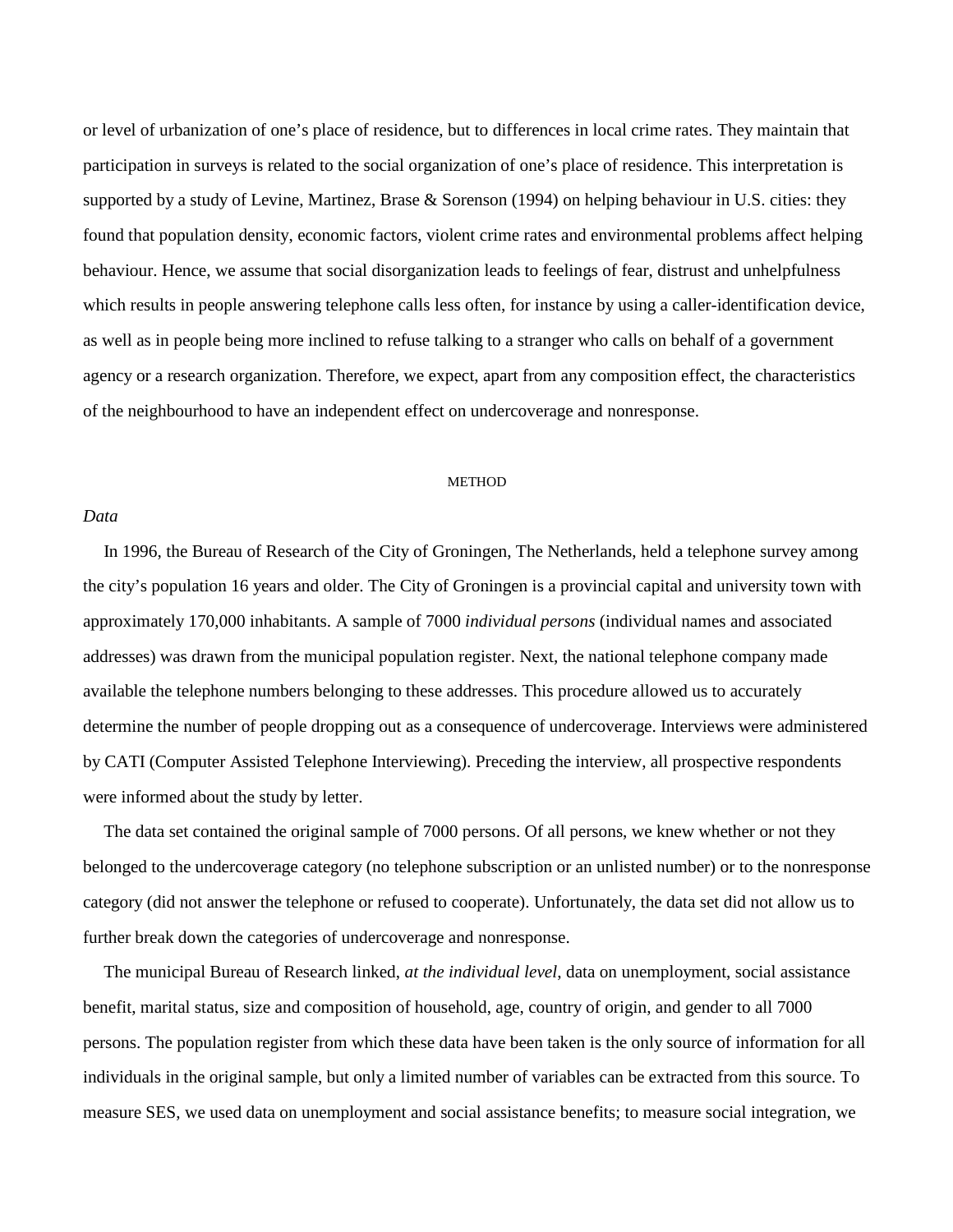used variables related to the life cycle (marital status, composition and size of household, age). Country of origin ('ethnic group') can be interpreted in terms of both SES and social integration. Ranking the ethnic groups according to average socioeconomic deprivation (SES) or social distance to the indigenous Dutch (social integration) yielded the same results (Van Goor & Rispens, 2004, p. 38). Finally, we also included gender.

 Following municipal practice, we divided the city into 14 neighbourhoods containing, on average, approximately 12,000 inhabitants. The data on the neighbourhoods are also from municipal data sets.

 To measure social disorganization *at the neighbourhood level*, we used eleven indicators: the three classical indicators of Shaw and McKay (1942), six supplementary neighbourhood characteristics, and two crime variables. 1. *Socioeconomic status*. To measure the socioeconomic status of a neighbourhood, we added the *Z* scores of nine income-related variables (e.g., average household income and percentage of households with a housing benefit per neighbourhood) which loaded on one factor in a factor analysis. 2. *Residential stability*: percentage of the neighbourhood population living at their present address for over six years. 3 and 4. *Ethnic heterogeneity* was measured by two variables. Firstly, percentage of neighbourhood population originating from Western countries or Indonesia (a former Dutch colony) ('non-Dutch'); and, secondly, percentage of the neighbourhood population of non-Western descent ('non-Western'), that is from all other countries. 5. *Age of neighbourhood*: percentage of houses in a neighbourhood built before 1945. 6. *Vacancies*: percentage of houses in a neighbourhood vacant for over a year. 7. *Residential density*: average household size per neighbourhood. 8. *Presence of teen peer groups*: percentage of the neighbourhood population between ten and twenty years of age. 9. *Family disruption* was measured by three variables relating to the presence of single-parent households, singles, and divorced persons in the neighbourhood. Because these variables loaded on one factor, they were combined in one index of family disruption. 10 and 11. *Crime (offenders and offenses)*. Crime was measured by two variables: percentage of arrests among the neighbourhood population during 1994-96 and percentage of criminal offenses in the neighbourhood reported to the police during the same period. Included were arrests and criminal offenses concerning crimes against persons, property crimes, vandalism, and disturbing the peace.

 We used the neighbourhood variables in two ways. Firstly, we combined the *Z* scores of these variables into one overall index of social disorganization at the neighbourhood level. Secondly, we performed a factor analysis on the neighbourhood variables to determine whether separate dimensions of social disorganization could be discerned. The factor analysis produced four factors. On the basis of these results, we created four new variables summing the *Z* scores of the variables loading .40 or higher on a factor. The first component indicated to what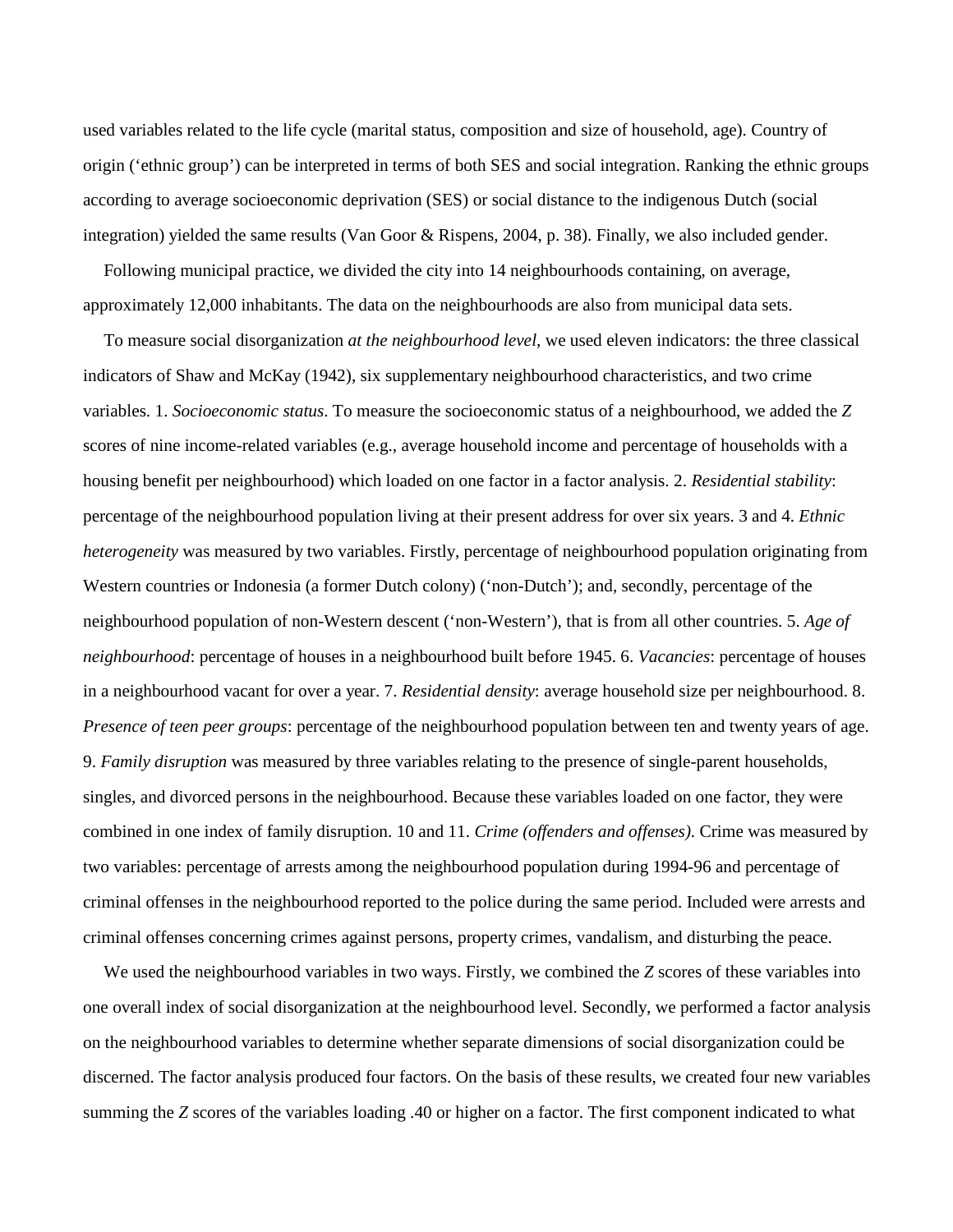extent a neighbourhood was characterized by a stable middle-class population. Post-war neighbourhoods with families with young children and with a stable population scored high on this component. The second component measured the extent of both socioeconomic deprivation and social marginality of the neighbourhood population. Neighbourhoods with a low average income, with relatively high numbers of singles, one-parent families, members of ethnic minority groups, and persons arrested for criminal activities scored high on this dimension. The third component combined the physical decay of the neighbourhood (vacancies) with criminal offences to which local residents in particular fall victim. The fourth component represented the mobility of the neighbourhood population.

## *Method of analysis*

 A multilevel design enabled us to examine variables at the individual level as well as at a 'higher' level: in our study, individuals and city neighbourhoods. Because both dependent variables were of a discrete (dichotomous) nature (known or unknown telephone number; interviewed or not), we used a logistic multilevel model (Snijders & Bosker, 1999).

We tested four different models. Model 0, the so-called 'empty' model, shows which part of the variance is located at the individual level and the neighbourhood level respectively. In Model 1, the explanatory variables at the individual level were added. Model 2 consisted of the individual characteristics and our overall index of neighbourhood disorganization. In Model 3, the four dimensions of social disorganization were included. In this way, we could examine which of the dimensions had the strongest effect on undercoverage and nonresponse. The dimensions were tested separately because of the small number of neighbourhoods.

#### **RESULTS**

## *Description of undercoverage and nonresponse at the neighbourhood level*

 The percentage of persons with a known telephone number varied considerably between neighbourhoods, from 49.5% to 78.3% ( $M = 64.4\%$ ;  $SD = 7.8$ ). The percentage of interviewees varied less strongly, from 44.9% to  $60.5\%$  ( $M = 51.6\%$ ;  $SD = 4.6$ ). As a consequence of both undercoverage and nonresponse, the final response varied between 22.4% in the City Center and 47.3% in a recently developed suburban neighbourhood  $(M =$ 33.4%; *SD* = 5.9). Interestingly, there was a positive relationship between undercoverage and nonresponse in the neighbourhoods:  $r = .41$  ( $p = .08$ , one-tailed; N = 14), which means that losses caused by both sources of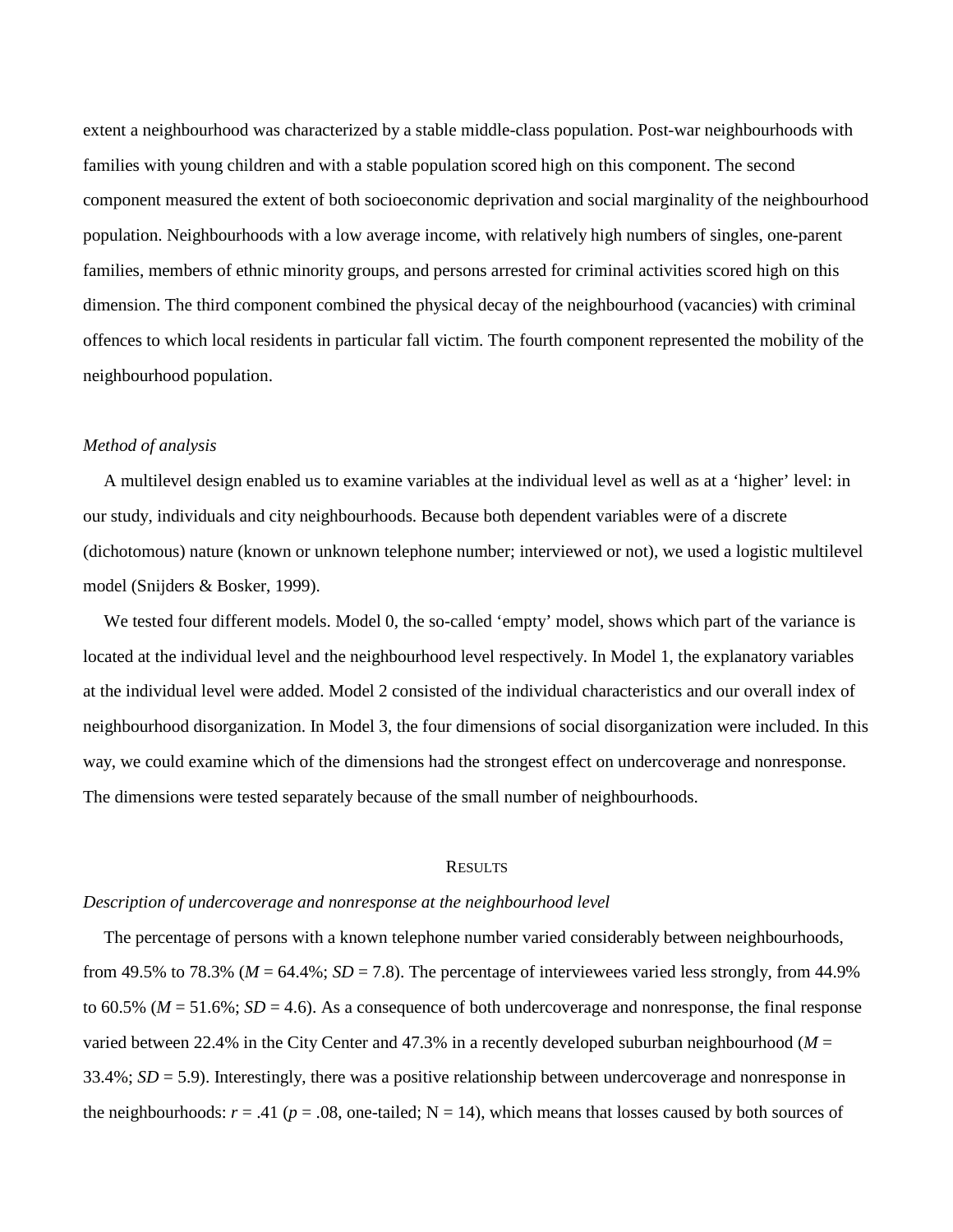error tend to cumulate. These results make it clear that the neighbourhoods differed considerably in undercoverage and nonresponse and also that undercoverage caused the greatest differences. Furthermore, our data show that both sources of error in combination resulted in a great loss of potential respondents, in one neighbourhood even up to almost 80%!

### Table 1 about here

## *Undercoverage: composition versus context*

 Table 1 shows the results of the analyses for undercoverage. The variance at the individual level was fixed at 3.29 (Snijders & Bosker, 1999, pp. 224-225). Using in Model 0 the approach proposed by Snijders and Bosker (1999) for determining the proportion of unexplained variance at the individual level and the neighbourhood level, we found that 2.4% of the total variance could be ascribed to the neighbourhood level; 97.6% belonged to the individual level. Therefore, the unexplained variance at the neighbourhood level was small.

 In Model 1, the individual characteristics were added. As the results show, those variables generally related to undercoverage, like position in the life cycle (age, marital status, household composition), gender, ethnicity and minority status (country of origin), and a weak and marginal socioeconomic position (unemployment and social assistance benefit) were also important factors in our study. The most important source of bias was country of origin: four of the five dummy variables had a strong, statistically significant effect  $(p < .01)$ .

 Just how much of the variance was explained by the individual characteristics? Calculating the proportion explained variance for Model 1 in the same way as for Model 0, we found that 10.4% of the total variance was explained by the variables at the individual level. 88.6% of the variance was unexplained variance at the individual level and 1.0 % was unexplained variance at the neighbourhood level. Thus, compared to Model 0, Model 1 showed that the individual characteristics were responsible for a decrease of the unexplained variance from 97.6% to 88.6% at the individual level and from 2.4 percent to 1.0% on the neighbourhood level. Therefore, the individual variables explained a large part of the proportion unexplained variance at both levels. Not much unexplained variance at the neighbourhood level was left to be explained by the neighbourhood characteristics.

 Testing Model 2, the model with our overall index of social disorganization, we found that our overall index had a statistically significant effect. Calculating the proportion explained variance in the same way as for Model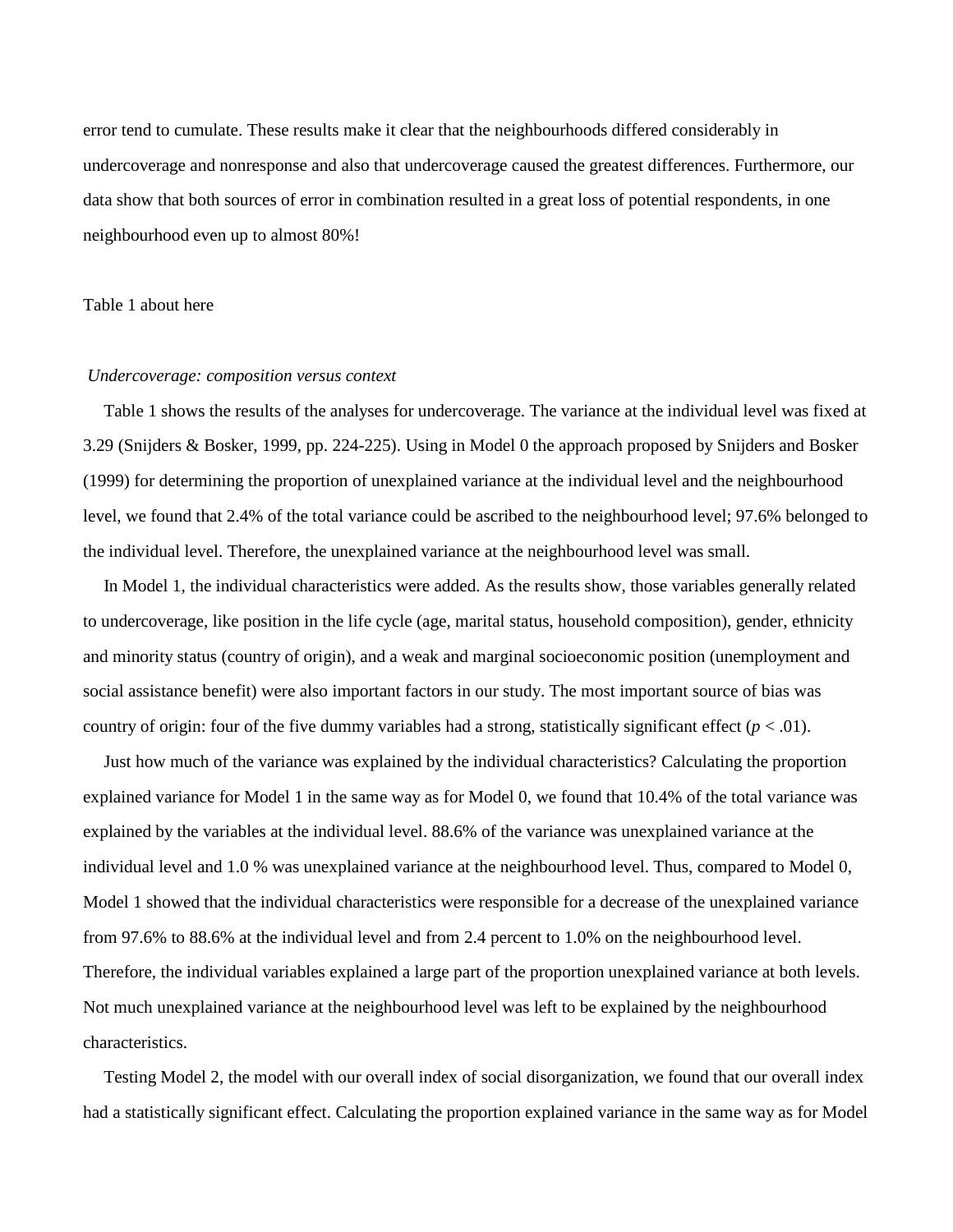1, we found that 11.4% of the total variance was explained by Model 2. Only 0.6% of the total variance was unexplained variance at the neighbourhood level and 87.9% was unexplained variance at the individual level. A comparison of Model 2 with Model 1 showed that our overall index was responsible for a decrease of 0.4% of the unexplained variance at the neighbourhood level.

 Next, we calculated the effects of the four factors, one by one, in Model 3. The effects of factor 1: stable middle-class neighbourhood  $(t = -1.14)$ , factor 2: socioeconomic and social deprivation  $(t = 1.26)$  and factor 4: residential mobility  $(t = 1.49)$  were not statistically significant (results not shown). The results for factor 3: physical and social decay of the neighbourhood, were statistically significant: *t* = 2.38 (see Table 1, Model 3). People living in neighbourhoods with prolonged vacancies and with relatively high crime rates had more often no known telephone number. When we calculated the proportion explained and unexplained variance at the individual and the neighbourhood level in the same way as before, we found that Model 3, with only factor 3 at the neighbourhood level, explained 10.9% of the total variance. The proportion unexplained variance at the individual level was 88.5% and at the neighbourhood level 0.6%. Compared to Model 1, neighbourhood decay explained an extra 0.4% of the variance at the neighbourhood level.

### *Nonresponse: composition versus context*

 Table 2 shows that the estimate of the unexplained variance at the neighbourhood level was not statistically significant. This means that the neighbourhoods did not differ significantly in response rate. Calculating the proportion unexplained variance of Model 0, we found that only 0.4% of the total variance was unexplained variance at the neighbourhood level and, hence, 99.6% was unexplained variance at the individual level. Because of the negligibly low variance at the neighbourhood level, the research questions concerning the explanation of differences between neighbourhoods were not relevant anymore. Hence, we decided to examine only the effects of the individual characteristics in Model 1. The calculation of the explained variance showed that only 2.7% of the total variance was explained by the individual variables. 0.1% of the total variance was unexplained variance at the neighbourhood level. Therefore, the individual characteristics caused a decrease in unexplained variance at the neighbourhood level from 0.4% to 0.1%. 97.2% of the total variance was unexplained variance at the individual level.

#### Table 2 about here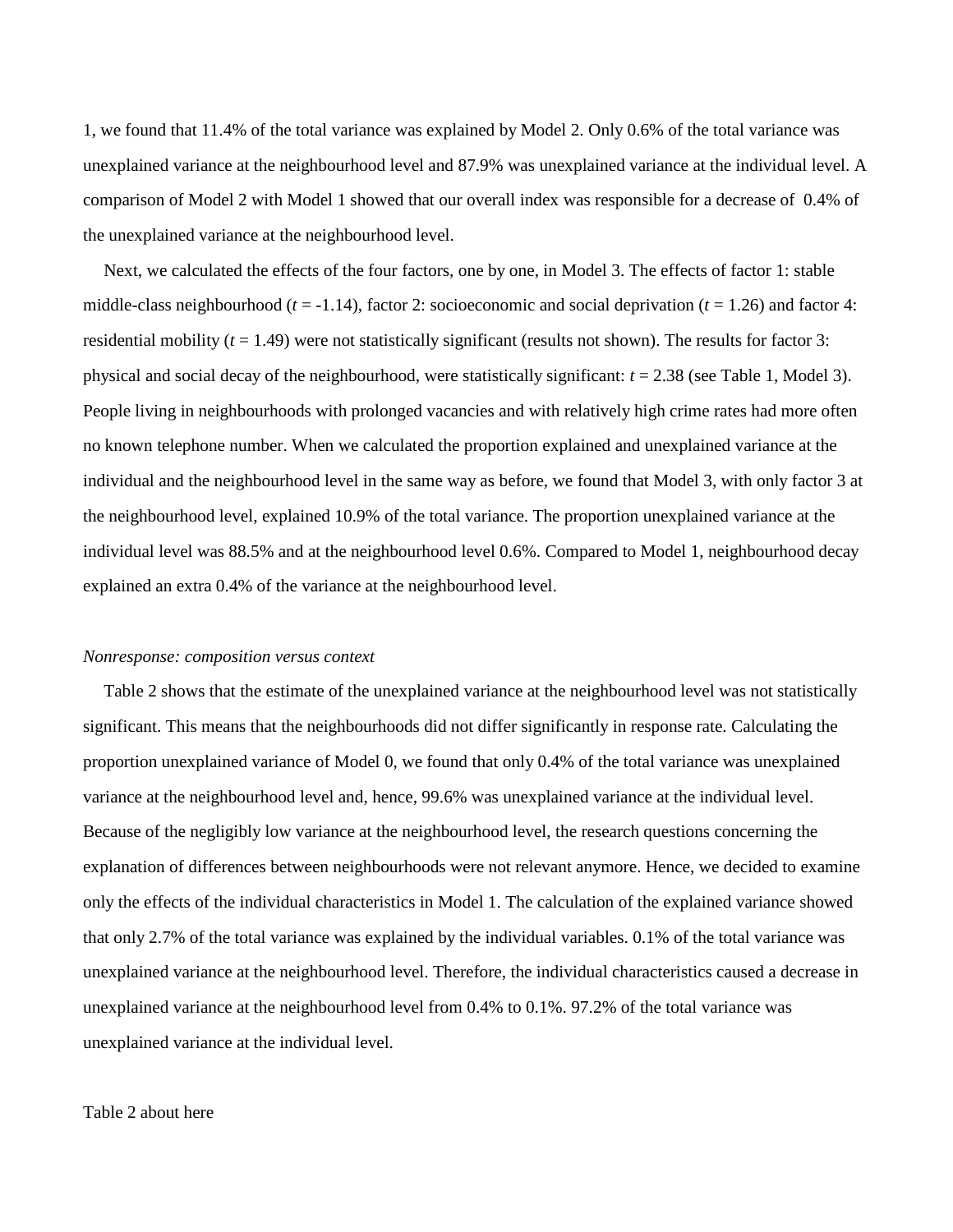#### **CONCLUSION**

 We found considerable differences between the neighbourhoods in undercoverage, and, to a lesser extent, also in nonresponse. The final response ranged between 22% in the City center and 47% in a recently developed suburban neighbourhood. On average, both factors together resulted in a loss of two-thirds of the original sample.

 Are the differences in undercoverage and nonresponse between neighbourhoods best explained by individual characteristics (composition effect) or by neighbourhood characteristics (degree of social disorganization, a contextual effect)? Our study shows that the unexplained variance at the neighbourhood level was small, both for undercoverage (2.4%) and nonresponse (0.4%). We have to bear in mind, though, that logistic multilevel models in general explain less variance at the collective level than linear multilevel models (cf. Snijders & Bosker, 1999). Next, in both cases, the unexplained variance at the neighbourhood level was for the most part explained by individual characteristics, which confirms the composition hypothesis. Nevertheless, in the case of undercoverage, Model 2 (overall index of social disorganization) and Model 3 (extent of neighbourhood decay) still showed small but statistically significant effects for neighbourhood characteristics, which lends some support to the contextual hypothesis. It appeared that inhabitants of decaying neighbourhoods relatively frequently had no telephone subscription or an unlisted number.

 In sum, we, therefore, conclude that, in our study, differences in population composition were far more important in explaining differences in undercoverage and nonresponse between city neighbourhoods than differences in social disorganization. Social disorganization only played a minor role (undercoverage) or no role at all (nonresponse).

 Our study is of an exploratory and limited nature: we studied only one medium-sized provincial capital and university town. Furthermore, the data set did not allow us to break down the categories of undercoverage and nonresponse. This limited our analyses, because a subdivision of these categories (no telephone and unlisted number; not-at-home and refusal) would lead to a more detailed understanding of the ways in which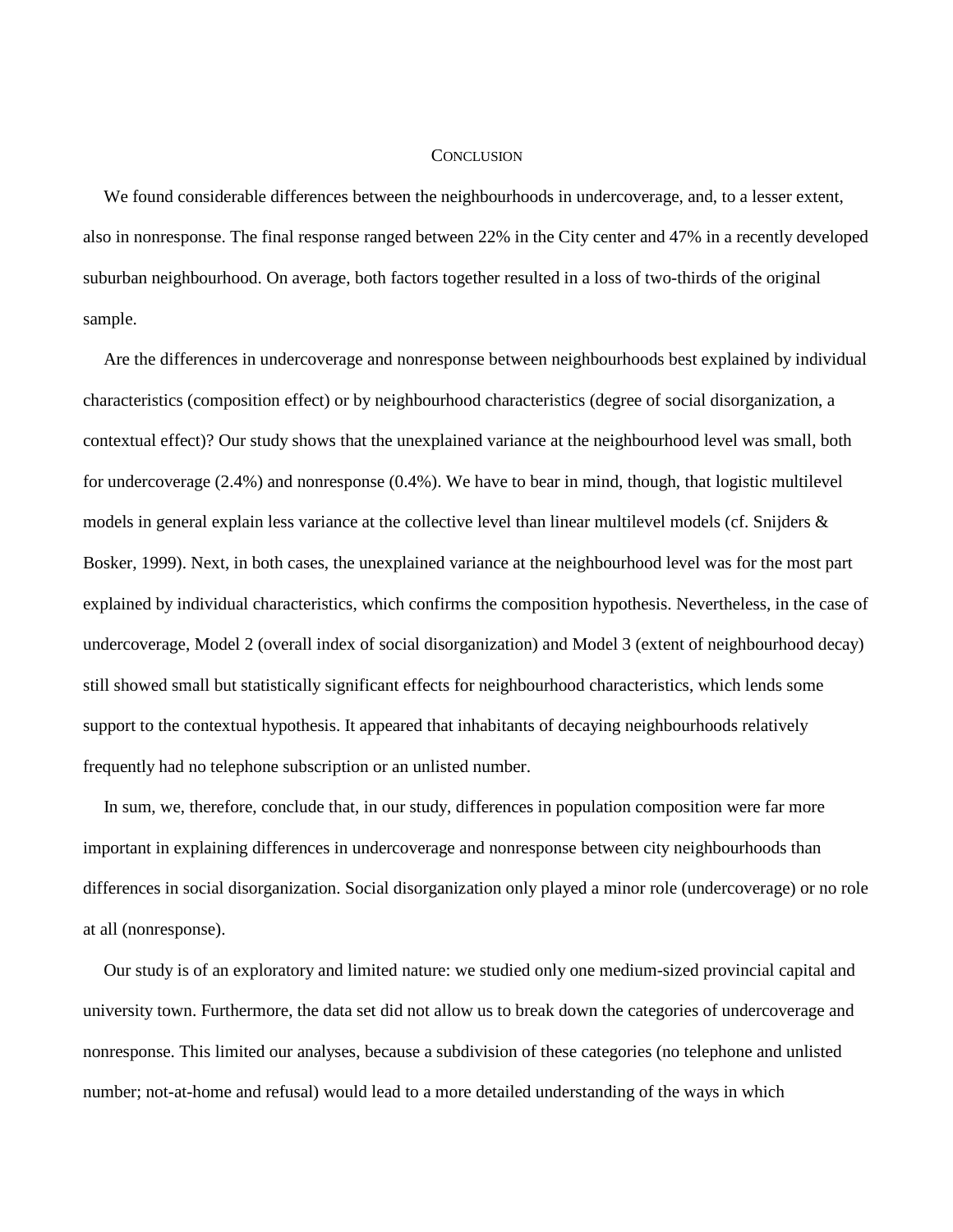neighbourhood characteristics act upon survey participation. Moreover, it seems worthwile to study in detail in future research the underlying mechanisms which assumably play a pivotal role in the bridging of social environment and individual (survey) behavior.

Because of these limitations, no far-reaching conclusions can be drawn. However, our results agree with those of Goyder, *et al*. (1992) who also found no relationship in case of nonresponse. The results of Groves and Couper (1998) who found a relation between social environmental factors, among which crime rates, on the one hand and contactability and survey participation on the other, may look at first sight at odds with ours. However, they also showed that the social environmental effects they found could in large part be explained by differences in household composition. In combination, these results suggest that social environmental factors have, at best, only small effects on nonresponse, and that differences in nonresponse between neighbourhoods are largely caused by differences in population composition.

 In case of undercoverage, we found both compositional and, although to a lesser extent, contextual effects. Whether this conclusion holds more generally is hard to tell because to our knowledge our study is the only one which examined this topic in a systematic way.

 Which implications do our results have for survey research? Firstly, telephone surveys using a telephone directory as their sampling frame have to contend with large and varying levels of undercoverage between neigbourhoods. In some situations, Random Digit Dialing (RDD) may offer a solution to this problem. But although RDD can reduce undercoverage, it is unclear to what extent differences between neighbourhoods will disappear in this way too. Not only do neighbourhoods differ in the percentage of people without a telephone, but nonresponse is in all likelihood also higher among people with unlisted numbers. Secondly, because neighbourhoods differ in population composition and also in social environmental factors, it may be worthwhile to devise field work strategies which are tailored to these neighbourhood differences. Neighbourhoods with widespread undercoverage and/or high levels of nonresponse require more efforts and have to be approached in a different way than middle class neighbourhoods whose residents are more easily accessible and more inclined to cooperation. Efforts and strategies may vary, for instance, in the way people are approached (prenotification,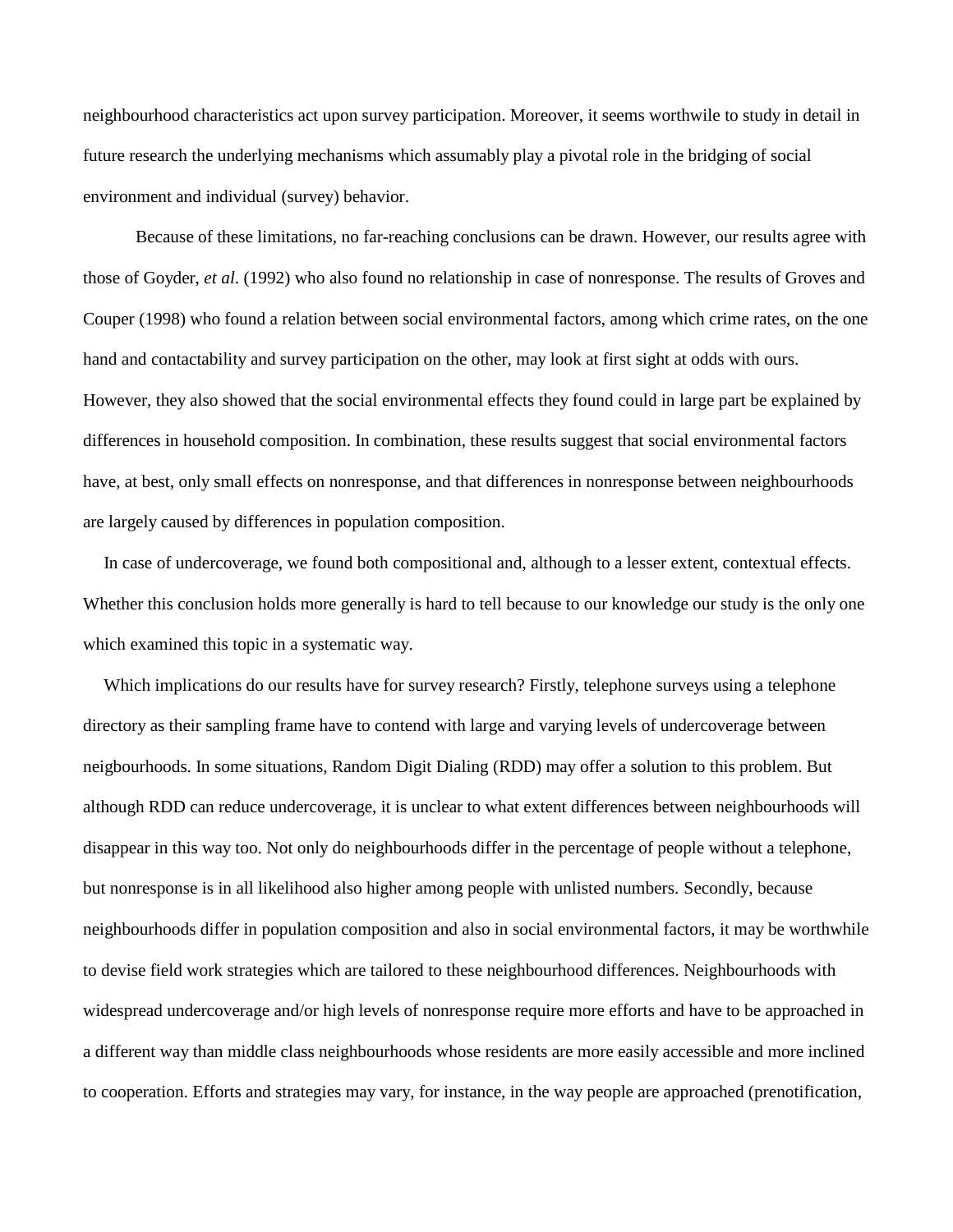interview introductions, persuasion strategies), number of callbacks and time of calls, as well as in the characteristics of the interviewers deployed.

#### **REFERENCES**

- ENGBERSEN, G. (1990) *Publieke Bijstandsgeheimen: Het ontstaan van een onderklasse in Nederland*. Leiden/Antwerpen: Stenfert Kroese.
- ENGBERSEN, G. & VERVAART, J. (1993) Geheime nummers: De Nederlandse onderklasse houdt zich gedekt. *Intermediair* 29, no. 35 (September 3): 25-29.
- FORD, E. S. (1998) Characteristics of survey participants with and without a telephone: findings from the Third National Health and Nutrition Examination Survey. *Journal of Clinical Epidemiology,* 51, 55-60.
- GELB, B. D. (1975) Incentives to increase survey returns: social class considerations. *Journal of Marketing Research,* 12, 107-109.

GOYDER, J. (1987) *The silent minority: nonrespondents on sample surveys*. Cambridge, UK: Polity Press.

- GOYDER, J., LOCK, J., & MCNAIR, T. (1992) Urbanization effects on survey nonresponse: a test within and across cities. *Quality and Quantity,* 26, 39-48.
- GREEN, K. E. (1996) Sociodemographic factors and mail survey response. *Psychology & Marketing,* 13, 171- 184.
- GROVES, R. M., & COUPER, M. P. (1998) *Nonresponse in household surveys*. New York: Wiley.
- HOUSE, J. S., & WOLF, S. (1978) Effects of urban residence on interpersonal trust and helping behavior. *Journal of Personality and Social Psychology,* 36, 1029-1043.
- JOHNSON, T. P., O'ROURKE, D., & OWENS, L. (2002) Culture and survey nonresponse. In R. M. Groves, D. A. Dillman, J. L. Eltinge & R. J. A. Little (Eds.), *Survey nonresponse*. New York: Wiley. Pp. 55-69.
- KEETER, S. (1995) Estimating telephone noncoverage bias with a telephone survey. *Public Opinion Quarterly,*  59, 196-217.
- LAVRAKAS, P. J. (1993) *Telephone survey methods: sampling, selection, and supervision* (Sec. ed.). Newbury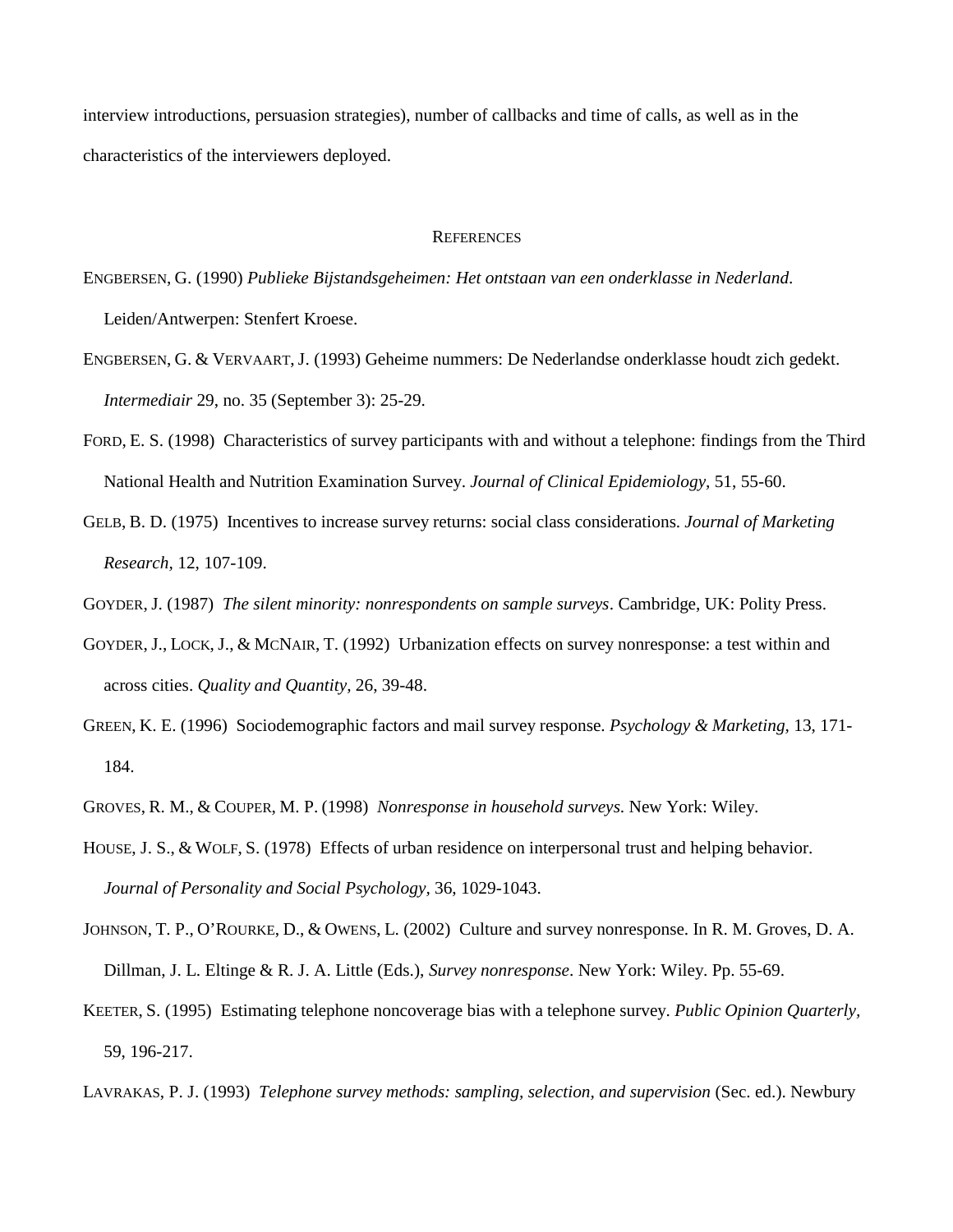Park, CA: Sage.

- LEVINE, R. V., MARTINEZ, T. S., BRASE, G., & SORENSON, K. (1994) Helping in 36 U.S. cities. *Journal of Personality and Social Psychology,* 67, 69-82.
- ROSS, C. E., MIROWSKY, J., & PRIBESH, S. (2001) Powerlessness and the amplification of threat: neighborhood disadvantage, disorder, and mistrust. *American Sociological Review,* 66, 568-591.
- SAMPSON, R. J., & RAUDENBUSH, S. W. (1999/2000) Systemic social observation of public spaces: a new look at disorder in urban neighborhoods. *American Journal of Sociology,* 105, 603-651.
- SHAW, C. R., & MCKAY, H. D. (1942) *Juvenile Delinquency and Urban Areas: A Study of Rates of Delinquency in Relation to Differential Characteristics of Local Communities in American Cities*. Chicago: The University of Chicago Press.
- SNIJDERS, T., & BOSKER, R. (1999) *Multilevel analysis: an introduction to basic and advanced multilevel modeling*. Trowbridge/Wiltshire, UK: The Cromwell Press.
- STEBLAY, N. M. (1987) Helping behavior in rural and urban environments: a meta-analysis. *Psychological Bulletin,* 102, 346-356.
- TAYLOR, R. B. (1996) Neighborhood responses to disorder and local attachments: the systemic model of attachment, social disorganization, and neighborhood use value. *Sociological Forum,* 11, 41-74.
- VAN GOOR, H., & RISPENS, S. (2004) A middle class image of society: a study of undercoverage and nonresponse bias in a telephone survey. *Quality & Quantity,* 38, 35-49.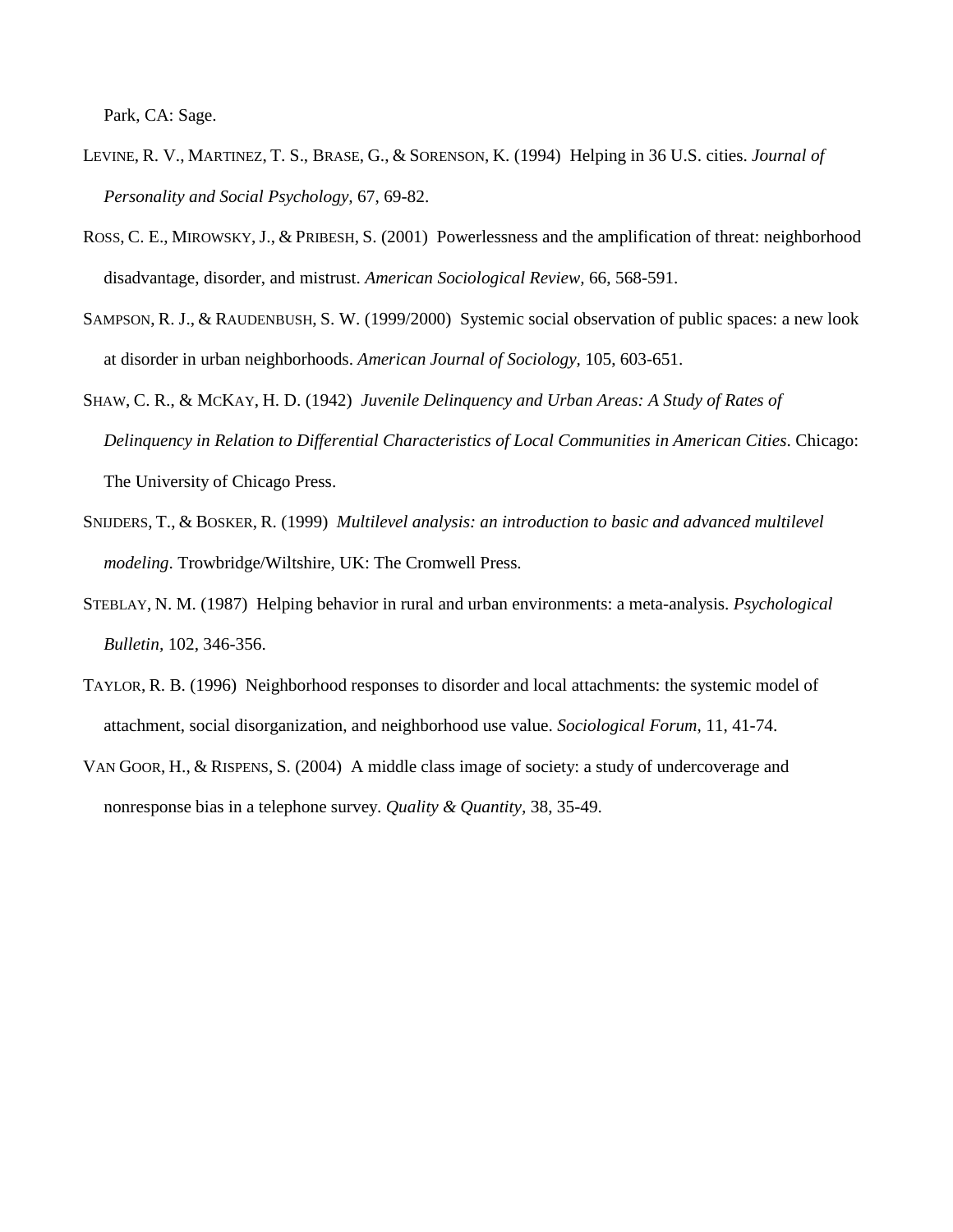| Variables                                             | Model 0   |      | Model 1   |           | Model 2          |          |           | Model 3  |  |
|-------------------------------------------------------|-----------|------|-----------|-----------|------------------|----------|-----------|----------|--|
|                                                       | B         | SE   | B         | $\cal SE$ | $\boldsymbol{B}$ | SE       | B         | SE       |  |
| <b>INDIVIDUAL</b><br>CHARACTERISTICS (N=7000)         |           |      |           |           |                  |          |           |          |  |
| Gender (0=female; $1$ =male)                          |           |      | $-0.15**$ | 0.05      | $-0.15**$        | 0.05     | $-0.15**$ | 0.05     |  |
| Marital status (married=ref.):                        |           |      |           |           |                  |          |           |          |  |
| widowed $(0=no; 1=yes)$                               |           |      | $0.23*$   | 0.14      | $0.23*$          | 0.13     | $0.24*$   | 0.14     |  |
| divorced $(0=no; 1=yes)$                              |           |      | $0.66**$  | 0.11      | $0.66**$         | 0.11     | $0.66**$  | 0.11     |  |
| unmarried $(0=no; 1=yes)$                             |           |      | 0.12      | 0.09      | 0.11             | 0.09     | 0.11      | 0.09     |  |
| Age (in years)                                        |           |      | $-0.01**$ | 0.00      | $-0.01**$        | 0.00     | $-0.01**$ | 0.00     |  |
| Country of origin (Nether-<br>$lands = ref.$ )        |           |      |           |           |                  |          |           |          |  |
| Western countries $(0=no; 1=yes)$                     |           |      | $0.23*$   | 0.13      | $0.23*$          | 0.13     | $0.23*$   | 0.13     |  |
| Indonesia (0=no; $1 = yes$ )                          |           |      | $0.74**$  | 0.12      | $0.74**$         | 0.12     | $0.74**$  | 0.12     |  |
| Surinam/Antilles $(0=no; 1=yes)$                      |           |      | $1.12**$  | 0.17      | $1.12**$         | 0.17     | $1.13**$  | 0.17     |  |
| Turkey/North Africa (0=no;<br>$1 = yes$               |           |      | $1.79**$  | 0.37      | $1.77**$         | 0.37     | $1.79**$  | 0.36     |  |
| Other countries $(0=no; 1=yes)$                       |           |      | $0.61**$  | 0.14      | $0.61**$         | 0.14     | $0.61**$  | 0.14     |  |
| Unemployment (0=no; $1 = yes$ )                       |           |      | $0.15*$   | 0.09      | $0.15*$          | 0.09     | $0.15*$   | 0.09     |  |
| Social assistence benefit (0=no;<br>$1 = yes$         |           |      | $0.77**$  | 0.10      | $0.77**$         | 0.10     | $0.77**$  | 0.10     |  |
| Household composition (living<br>$together = ref.$ ): |           |      |           |           |                  |          |           |          |  |
| One-parent family (0=no; 1=yes)                       |           |      | $-0.05$   | 0.15      | $-0.05$          | 0.15     | $-0.04$   | 0.15     |  |
| Standard family $(0=no; 1=yes)$                       |           |      | $-0.40**$ | 0.15      | $-0.40**$        | 0.15     | $-0.39**$ | 0.15     |  |
| Three or more adults plus children<br>$(0=no; 1=yes)$ |           |      | 0.26      | 0.33      | 0.25             | 0.33     | 0.26      | 0.33     |  |
| Single $(0=no; 1=yes)$                                |           |      | $0.43**$  | 0.12      | $0.43**$         | 0.12     | $0.42**$  | 0.12     |  |
| Size of household (number)                            |           |      | $0.08\,$  | 0.09      | 0.08             | 0.09     | $0.08\,$  | 0.09     |  |
| NEIGHBOURHOOD<br>CHARACTERISTICS (N=14)               |           |      |           |           |                  |          |           |          |  |
| Overall index social<br>disorganization               |           |      |           |           | $0.33*$          | 0.14     |           |          |  |
| Factor 3: decay of neighbourhood                      |           |      |           |           |                  |          | $0.12*$   | 0.05     |  |
| Constant                                              | $-0.57**$ | 0.08 | $-1.30**$ | 0.25      | $-1.31**$        | 0.25     | $-1.31**$ | 0.25     |  |
| Variance at individual level                          | 3.29      | 0.00 | 3.29      | 0.00      | 3.29             | 0.00     | 3.29      | 0.00     |  |
| Variance at neighbourhood level                       | $0.08*$   | 0.04 | $0.04*$   | $0.02\,$  | 0.02             | $0.01\,$ | 0.02      | $0.01\,$ |  |

TABLE 1 Nonstandardized Effect Parameters of Individual and Neighbourhood Characteristics on Undercoverage (Dependent Variable 'Telephone Subscription and Listed Number' [= Known Telephone Number]:  $0 = yes$ ;  $1 = no$ )

Note: One-tailed *t*-test; level of significance: \*  $\alpha = .05$ ; \*\*  $\alpha = .01$ .